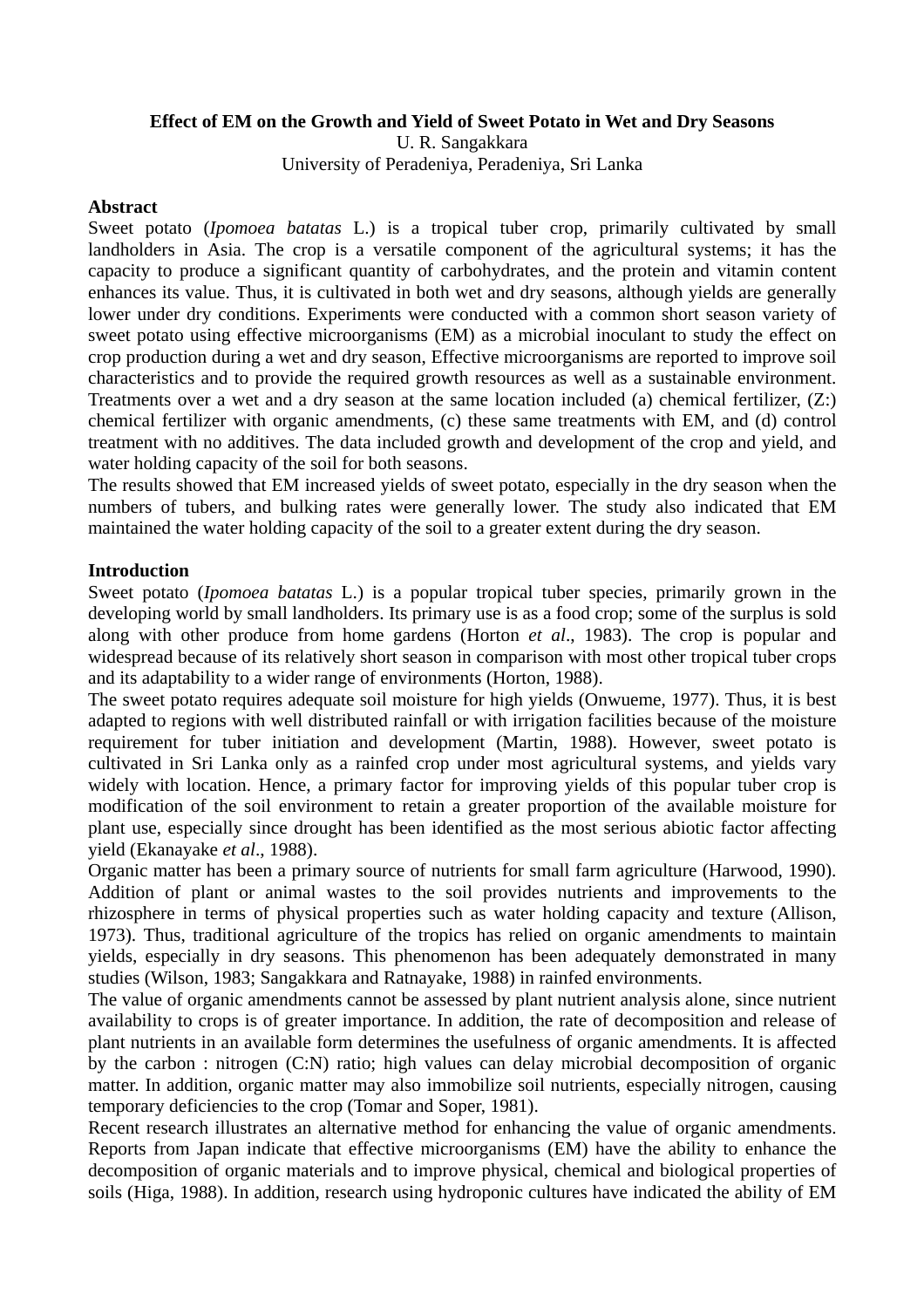to increase root growth of selected vegetables (Hornick and Parr, 1990, Personal Communication). Thus, a study was undertaken to determine the effect of EM on growth and yield of sweet potato in both wet and dry seasons with addition of low C:N ratio organic amendments. The selection of organic materials was based on other information, i.e., the increased benefit of using low C:N organic matter with EM solutions for increasing the yields of food crops (Sangakkara and Higa, 1994).

# **Materials and Methods**

The study was conducted on a farmer' s field in close proximity to the University Experimental Station, Kunasale, Sri Lanka. The soil was an Ultisol, with the following characteristics: pH (1:2 H<sub>2</sub>O), 6.6; total N, 0.12 percent; available P<sub>2</sub>O<sub>5</sub>, 19.4 ppm; exchangeable K, 23.6 ppm. Climatic parameters for the wet and dry seasons were observed at a meteorological station in close proximity to the experimental site and are presented in Table 1.

Treatments applied to two adjacent sites in order to overcome any carryover effects were:

- A. Use of fresh *Gliricidia* leaves (C:N, 14.6) as the organic amendment at a rate equivalent to 5 mt/ha.
- B. Use of the recommended rate of chemical fertilizer (equivalent to 75 kg N, 60 kg  $P_2O_5$  and 150 kg  $K_2O/ha$ ).
- C. Application of EM 4 to soil at a dilution of 1:1000.
- D. Application of the EM dilution with the organic amendment applied at the rate indicated in A.
- E. Application of the EM dilution with fertilizer rate indicated in B.
- F. Application of the recommended fertilizer rate (B) with the organic amendment applied in treatment A.
- G. Control treatment with no additives.

The treatments were arranged in a Randomized Block Design, with three replicates. The plot size was 4 x 3 m.

Vegetative propagules of sweet potato (variety C 26, mean dry weight of 0.2) were planted at a spacing of 100 x 30 cm at the beginning of the wet (October) and dry (April) seasons. Organic matter and EM were applied to the prepared beds two weeks before planting. A second application of the EM solution was made two weeks after planting.

Weeds were removed manually three times. No supplementary irrigation water was applied in order to conform to normal farmer practice. The following parameters were measured:

- 1) Water holding capacity of the soil in all plots at the beginning and end of the experiment.
- 2) Leaf area per plant at 30days after planting and at harvest.
- 3) Dry weight of shoots (g) at 30days after planting and at harvest by drying to a constant weight at 80C.
- 4) Total root length using a grid technique (Bohm, 1979) and dry weight of roots (g) at 30 days after planting.
- 5) Bulking rate of tubers (tuber weights at three-week intervals) beginning 45 days after planting.
- 6) Tuber numbers and weights (g) corrected to 60% moisture at final harvest.

The data for the two seasons were analyzed for treatment differences (Steel and Torrie, 1981).

# **Results and Discussion**

Rainfall received during the dry season was approximately 35 percent of that in the wet season (Table 1); this is a characteristic feature of the region (Domros, 1974). Since evaporation exceeds rainfall in the dry season, crop growth is often adversely affected by drought; this can be overcome by supplementary irrigation. In addition, the higher temperature and lower humidity of the dry season (Table 1) increase the stress on crop plants. By comparison, rainfed agriculture can be successful in the wet season because of the more conducive climatic conditions.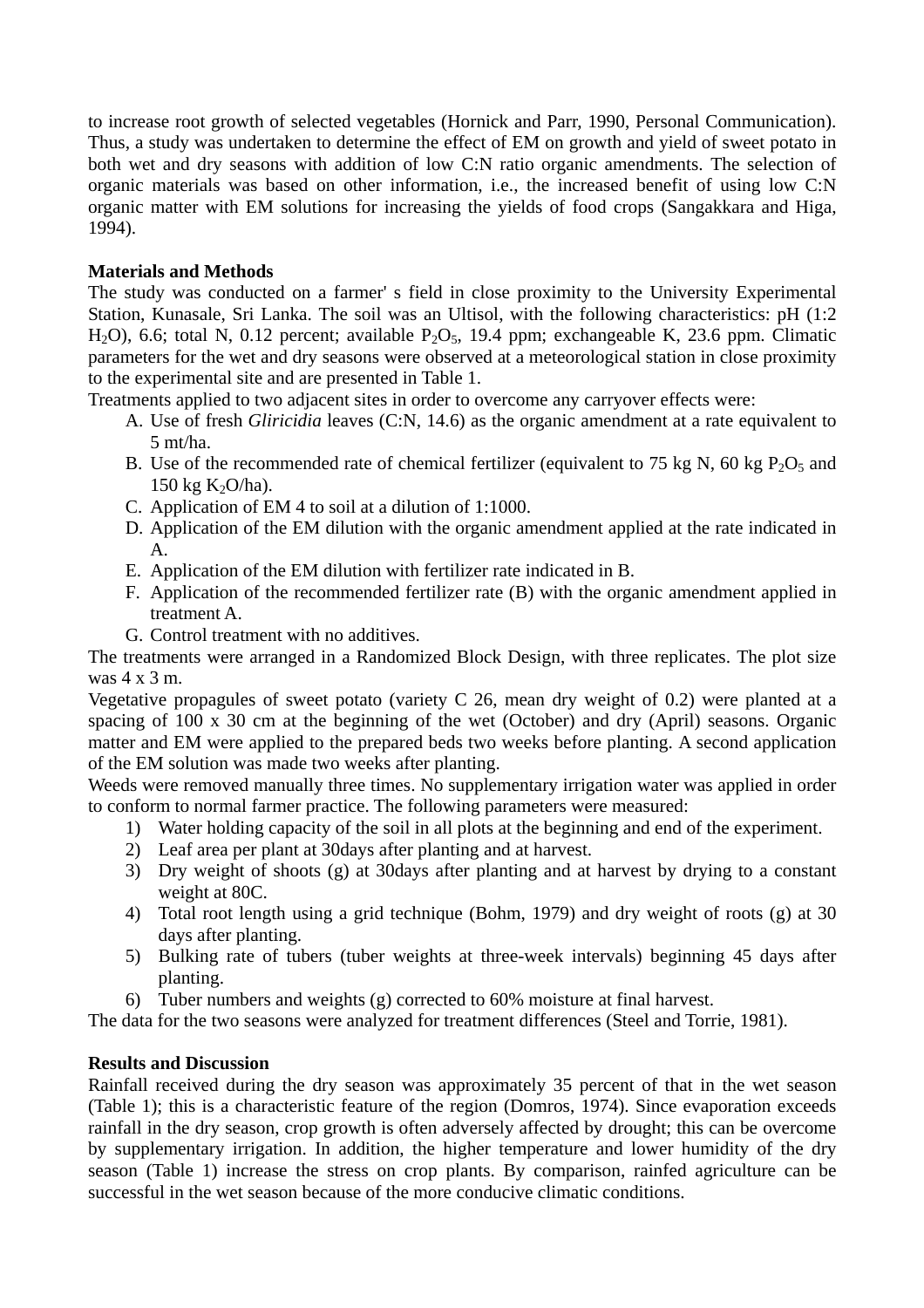The growth patterns of sweet potato plants in the wet and dry seasons are presented in Table 2. The data for all treatments illustrate the improved growth in the wet season, which is a reflection of the more conducive climatic conditions.

| Table 1. Environmental I alameters of the viet and DTV Seasons. |                           |                            |  |
|-----------------------------------------------------------------|---------------------------|----------------------------|--|
| <b>Parameter</b>                                                | Wet Season (Oct. to Feb.) | Dry Season (April to Aug.) |  |
| Cumulative rainfall (mm)                                        | 856                       | 294                        |  |
| Daily Temp. (C)                                                 | $27.1 + 4.8$              | $32.1 + 3.1$               |  |
| Relative humidity (%)                                           | $77.4 + 4.8$              | $68.2 + 3.1$               |  |
| Day length (hours)                                              | 9 to 10                   | 11 to 12                   |  |
| Mean pan evaporation (mm/day)                                   | 1.98                      | 4.26                       |  |

# **Table 1. Environmental Parameters of the Wet and Dry Seasons.**

| <b>Treatment</b>            | Leaf Area $(cm2)$ |                   | Dry Weight (g) |                   |
|-----------------------------|-------------------|-------------------|----------------|-------------------|
|                             | 30DAP             | <b>At Harvest</b> | 30DAP          | <b>At Harvest</b> |
|                             |                   |                   | Wet Season     |                   |
| Control                     | 426               | 4814              | 4.0            | 48.3              |
| Fertilizer                  | 1314              | 10412             | 8.8            | 101.9             |
| EM                          | 621               | 6064              | 5.1            | 66.2              |
| Organic matter              | 842               | 7241              | 6.2            | 72.4              |
| Fertilizer + Organic matter | 1546              | 14427             | 10.9           | 110.4             |
| $Fertilizer + EM$           | 1488              | 10956             | 9.4            | 104.8             |
| Organic matter $+$ EM       | 945               | 9145              | 7.3            | 86.5              |
| $LSD$ (P=0.05)              | 86                | 275               | 0.9            | 4.6               |
|                             | Dry Season        |                   |                |                   |
| Control                     | 261               | 2025              | 2.5            | 25.1              |
| Fertilizer                  | 745               | 7499              | 6.0            | 61.5              |
| EM                          | 358               | 3136              | 3.7            | 38.5              |
| Organic matter              | 459               | 4240              | 4.3            | 44.3              |
| Fertilizer + Organic matter | 1014              | 9246              | 7.5            | 72.6              |
| $Fertilizer + EM$           | 919               | 8681              | 6.7            | 65.8              |
| Organic matter $+$ EM       | 608               | 5815              | 5.1            | 49.3              |
| $LSD$ (P=0.05)              | 64                | 189               | 0.6            | 5.0               |

A comparison of treatment differences during the wet and dry seasons reveal a similar trend at both harvests. The differences occur in terms of the magnitude in variation of the leaf area and shoot weight between the treatments. The results for the dry season indicate greater differences between treatments, especially in terms of dry weight of shoots, an indication of dry matter accumulation by the crop.

Shoot growth of sweet potato was reduced significantly for the control treatment; the response of this species to fertilizers or other soil additives can be easily measured in this environment. The addition of chemical fertilizer increased the leaf area and shoot weight significantly in both seasons. This clearly indicated the ability of sweet potato to increase yields with added chemical fertilizer (Onwueme, 1977). In addition, the leaf area response to added fertilizer was greater than the associated increase in shoot weight, especially in the wet season.

The leaf area of sweet potato increased with the application of organic matter in both seasons. However, the magnitude of increase was greater in the wet season, which again reflects the requirement for adequate soil moisture for high yields. With added organic matter, the increase in leaf area was greater than the associated increase in shoot weight during the wet season.

Application of organic amendments and chemical fertilizer together produced the highest values in the measured parameters (Table 2). Both leaf area and shoot dry weight increased significantly with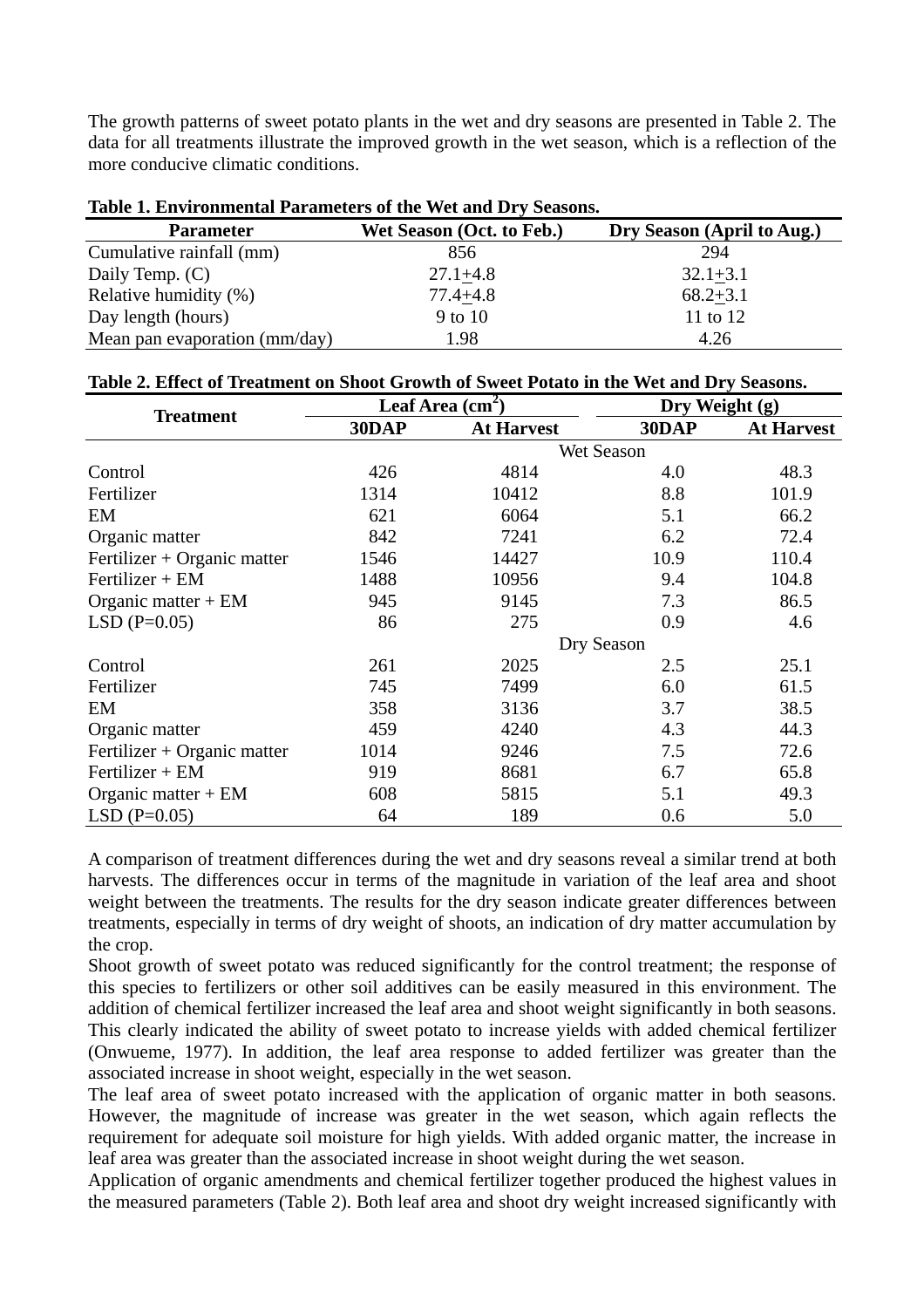this treatment. This result reflects the accrued benefits to the rhizosphere from the application of organic amendments (Allison, 1973), and crop response to high levels of applied nutrients (Onwueme, 1977). The ability of the organic amendments to enhance the water holding capacity of the soil, especially in the dry seasons, is a distinct advantage because it increases the availability of fertilizer nutrients to the plant.

EM is considered to be a beneficial microbial inoculant that can increase the utility of soil organic matter (Higa, 1988) so that a greater quantity of nutrients are made available to plants. EM also has a beneficial effect on the rhizosphere by establishing a more favorable microbiological equilibrium in this region (Higa, 1988).

As shown in Table 2, the addition of EM alone increased the growth of sweet potato plants over that of the control; the effect was greatest in the wet season. This effect may be a result of the availability of adequate soil moisture for microbial activity. However, the effects of EM are greatest when added with organic matter or fertilizer.

Treatment effects on root growth at 30 days after planting are similar to those on shoot growth (Table 3). Fertilizer increased root growth significantly; application of EM with fertilizer increased root growth further. Organic matter plus EM also produced a similar effect.

The magnitude of change in root growth as a result of applied EM indicated a significant crop response in both the wet and dry seasons. However, the root dry weights were higher during the wet season. The results indicate that sweet potato produced a more extensive root system with a lower dry weight in the dry season compared with the wet season, and suggests that EM may be useful in enhancing root growth under dry conditions. However, this phenomenon requires further elucidation under more controlled environments.

| <b>Treatment</b>            | <b>Total Length (cm)</b> | Dry Weight (g) |
|-----------------------------|--------------------------|----------------|
|                             | Wet Season               |                |
| Control                     | 316                      | 3.4            |
| Fertilizer                  | 546                      | 7.7            |
| EM                          | 364                      | 4.7            |
| Organic matter              | 405                      | 5.5            |
| Fertilizer + organic matter | 597                      | 8.4            |
| $Fertilizer + EM$           | 586                      | 8.3            |
| Organic matter $+$ EM       | 478                      | 6.4            |
| $LSD(P=0.05)$               | 65                       | 1.0            |
|                             | Dry Season               |                |
| Control                     | 205                      | 2.8            |
| Fertilizer                  | 385                      | 5.1            |
| EM                          | 286                      | 3.3            |
| Organic matter              | 349                      | 4.4            |
| Fertilizer + organic matter | 426                      | 5.4            |
| $Fertilizer + EM$           | 449                      | 5.7            |
| Organic matter $+$ EM       | 374                      | 4.9            |
| $LSD(P=0.05)$               | 52                       | 0.9            |

**Table 3. Effect of Treatment on Root Growth and Dry Weight of Sweet Potato at 30 Days after Planting.** 

The effects of treatment on yield components and on yields of sweet potato in wet and dry seasons show a clear relationship between plant growth and yield characteristics in both seasons (Table 4). The treatments have similar overall growth effects on sweet potato for both seasons. Sweet potato yields were significantly greater in the wet season, confirming earlier reports on the adverse impact of dry weather on yield (Ekanayake *et al*., 1988). However, the application of fertilizer increased yields significantly (over 170 percent) in both seasons; again, sweet potato responded to added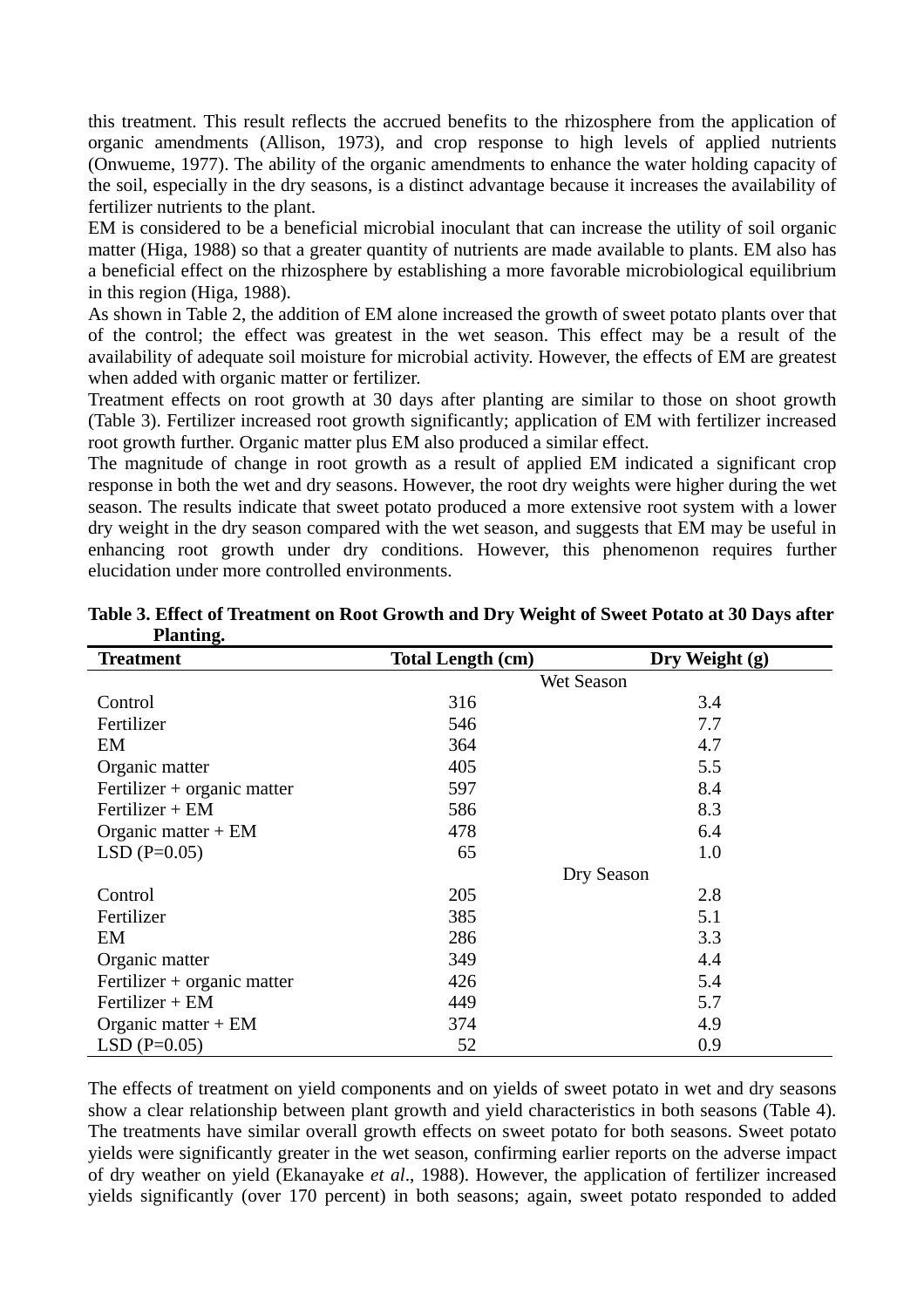nutrients even under dry conditions (Onwueme, 1977).

Application of organic matter alone also increased yield, although not of the magnitude of chemical fertilizer. This result could be attributed to the slower release of nutrients from the organic amendments (Allison, 1973). In contrast, the addition of organic amendments with fertilizer produced maximum yields (Table 4). This result indicated the impact of combined additives; the higher yields were the result of better shoot and root growth, and the increased potential yield components.

| <b>Treatment</b>            | <b>Tubers</b> | <b>Bulking Rate</b> | <b>Yield/Plant</b> |
|-----------------------------|---------------|---------------------|--------------------|
|                             | (No./plant)   | (g/plant/week)      | (g)                |
|                             |               | Wet Season          |                    |
| Control                     | 1.8           | 32.4                | 242                |
| Fertilizer                  | 4.6           | 71.5                | 656                |
| EM                          | 2.4           | 37.5                | 341                |
| Organic matter              | 3.1           | 51.5                | 446                |
| Fertilizer + organic matter | 5.4           | 78.5                | 706                |
| $Fertilizer + EM$           | 5.6           | 74.9                | 685                |
| Organic matter $+$ EM       | 4.2           | 56.4                | 501                |
| $LSD$ (P=0.05)              | 0.5           | 6.9                 | 32                 |
|                             |               | Dry Season          |                    |
| Control                     | 1.0           | 25.6                | 196                |
| Fertilizer                  | 3.0           | 60.5                | 501                |
| EM                          | 1.6           | 31.5                | 288                |
| Organic matter              | 2.3           | 40.5                | 374                |
| Fertilizer + organic matter | 3.6           | 67.6                | 601                |
| $Fertilizer + EM$           | 3.5           | 65.4                | 577                |
| Organic matter $+$ EM       | 2.7           | 47.6                | 436                |
| $LSD(P=0.05)$               | 0.3           | 5.0                 | 21                 |

| Table 4. Effect of Treatment on Yield Components and Yield Per Plant of Sweet Potato in the |  |
|---------------------------------------------------------------------------------------------|--|
| <b>Wet and Dry Seasons.</b>                                                                 |  |

Application of EM alone to these tropical soils produced the lowest yields compared with the controls. However, application of EM with organic matter increased yields by 12 and 16 percent in the wet and dry seasons, respectively, when compared with the productivity of plants which received organic matter alone. This phenomenon, as suggested by Higa (1988), indicated the ability of EM to increase the value of organic amendments. Similarly, the application of EM with chemical fertilizer also increased yields marginally (4 percent) over plants receiving fertilizer alone. This could also be a response to the ability of EM to enhance the rhizosphere of the crop and to improve the availability of the added fertilizer. However, these aspects will require further study.

An important feature of the current study was the response of sweet potato to EM applications in the dry season. While overall yields were lower under dry conditions, the percentage increase with EM alone or with fertilizer and organic matter were greater than in the wet season. The ability of organic matter to increase soil moisture retention under dry conditions (Allison, 1973) and the ability of EM to develop a zymogenic soil environment could be considered causal factors for this observation. In contrast, yield increases resulting from fertilizer alone were smaller in the dry season since lower soil moisture affects the utilization of applied nutrients, and production of sweet potato is affected by dry conditions (Lin *et al*., 1983).

EM is reported to improve the physical properties of soils (Higa, 1988). The data at the beginning and end of each season suggests that application of EM with organic matter helps to maintain the water holding capacity (WHC) of the soil (Table 5); under normal conditions of intensive cropping, the water holding capacity of soil is reduced with time.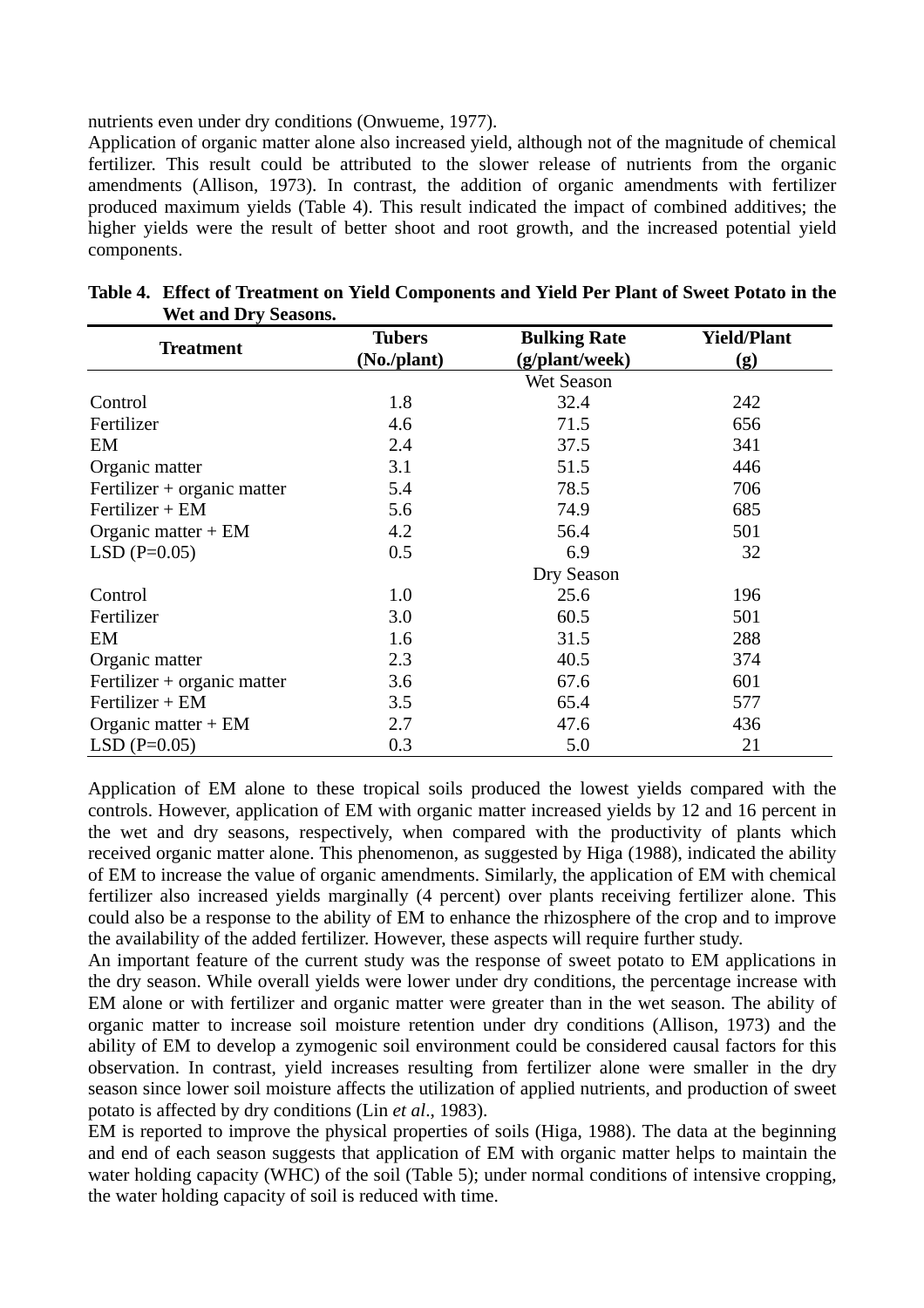At the inception of this study, the soil water holding capacity ranged from 21 to 25 percent. Plots to which organic amendments were added had the higher values. This was the result of the capacity of organic matter to improve moisture retention properties of the soil (Allison, 1973). A comparison of the water holding capacity at the end of the season illustrated that the reduction in WHC after cropping was lowest in plots to which either organic amendments or EM had been added. Water holding capacity of soil in plots to which neither of these materials was added was reduced to a greater extent at the end of the wet season.

In the dry season, application of EM, especially with organic amendments, reduced the differences between the water holding capacity of soil at the beginning and end of the cropping period. This result indicated a beneficial effect of EM which, in many instances, was not significant. However, the observed trend indicated some positive effects and warrants further detailed study.

| <b>Treatment</b>            | <b>Water Holding Capacity (%)</b> |                      |  |
|-----------------------------|-----------------------------------|----------------------|--|
|                             | <b>At Planting</b>                | <b>After Harvest</b> |  |
|                             |                                   | Wet Season           |  |
| Control                     | 22.6                              | 21.2                 |  |
| Fertilizer                  | 21.9                              | 20.8                 |  |
| EM                          | 23.1                              | 22.6                 |  |
| Organic matter              | 24.6                              | 24.1                 |  |
| Fertilizer + organic matter | 24.9                              | 24.2                 |  |
| $Fertilizer + EM$           | 23.5                              | 23.0                 |  |
| Organic matter $+$ EM       | 24.6                              | 24.2                 |  |
| $LSD$ (P=0.05)              | 0.6                               | 0.4                  |  |
|                             |                                   | Dry Season           |  |
| Control                     | 21.8                              | 20.3                 |  |
| Fertilizer                  | 22.1                              | 20.9                 |  |
| EM                          | 22.1                              | 21.5                 |  |
| Organic matter              | 22.0                              | 21.6                 |  |
| Fertilizer + organic matter | 23.8                              | 23.2                 |  |
| $Fertilizer + EM$           | 22.8                              | 22.2                 |  |
| Organic matter $+$ EM       | 23.9                              | 23.5                 |  |
| $LSD(P=0.05)$               | 0.2                               | 0.3                  |  |

|                             | Table 5. Water Holding Capacity of Soils as Affected by Treatments at the Beginning and End |
|-----------------------------|---------------------------------------------------------------------------------------------|
| of the Wet and Dry Seasons. |                                                                                             |

## **Conclusions**

Sweet potato is a drought-prone crop (Ekanayake *et al*., 1988) and soil moisture is an important abiotic factor affecting yields. The effects of drought can be partially overcome by application of organic amendments. This study illustrates that the effectiveness of organic amendments to maintain yields, especially in dry seasons, can be enhanced by the application of EM. Plant growth and yield were significantly improved when EM was added with organic matter. While maximum yields were obtained with inorganic fertilizers, these too were marginally improved when EM was added. This phenomenon was more significant in the dry season when overall yields were lower.

Evaluation of the water holding capacity of soil also demonstrated trends for the beneficial effects of EM when applied with organic amendments. Thus, improvements in the growth and yield of sweet potato, and in the rhizosphere were observed with the use of EM.

Farmers in the developing world strive to produce crops from marginal soils which are inherently low in fertility. Inorganic fertilizers are an expensive commodity, and there is a scarcity of good quality organic materials for use as soil conditioners and biofertilizers. Under such conditions, the advantages of EM will become more apparent since these beneficial microorganisms have the capacity to improve the plant use-efficiency of available nutrients. The benefits imparted to the